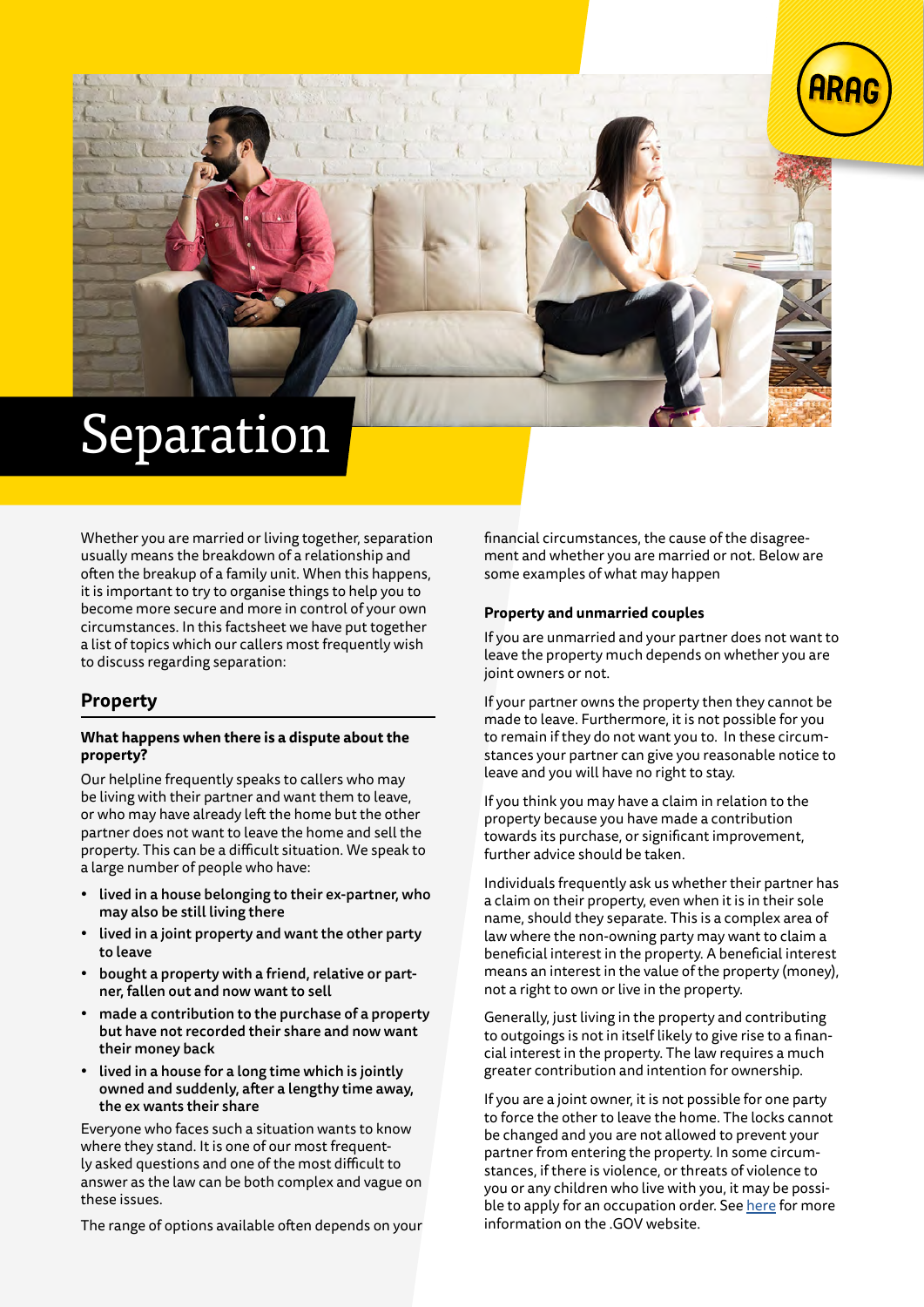

## **Married or civil partners and property**

The options in this case will depend on whether the property is owned by you both or just one of you.

If you are married and living in the home owned by your spouse/partner and they want you to leave, or you are concerned they may try to sell or remortgage the property without your knowledge, you can apply to register your matrimonial home rights in the property. This means that you cannot be forced to leave the home and you will receive notice of any further loans your spouse/partner may secure on the property. Details of how you can do this can be found [here.](https://www.gov.uk/stay-in-home-during-separation-or-divorce)

If you are joint owners, it is not possible for

one party to force the other to leave the home. The locks cannot be changed and you are not allowed to prevent your partner from entering the property. In some circumstances, if there

is violence, or threats of violence to you or any children who live with you, it may be possible to apply for an occupation order. See [here](https://www.gov.uk/injunction-domestic-violence/eligibility-occupation) for more information on the .GOV website.

# **Joint owners and property**

If you are joint owners of the property and your partner, spouse or civil partner does not want to sell, it can be difficult to know what to do next. If the property is not sold you will remain liable for the mortgage repayments and often are not in a position to move on. We speak to many people where one party is refusing to co-operate with any suggestion to resolve the situation. You may still be in the property or you may have left and be living elsewhere.

For unmarried partners, it may be possible to apply to



the court for an order that the property is sold. This type of action is known as a claim under the Trust of Land and Appointment of Trustees Act 1996 (TOLATA). Very often just the fact this action is possible is sufficient to persuade a reluctant partner to agree to the sale.

If you are married, the property will be a matrimonial asset and how it should be dealt with, and who can live there, will be part of a larger matrimonial settlement or agreement taking into account other assets you may have and whether or not there are children

The court has the authority to make a range of different orders in relation to the family home. Some of these can require the property to be sold immediately or at some time in the future. The types of order that can be made are:

- Transferring the property from one party to another or from joint names to one party. This is often conditional upon the payment of a lump sum to the outgoing party or some type of deferred charge (mortgage) in their favour.
- Postponing the sale of the property until a future event, for example when the youngest child reaches 18 or ceases full-time education.
- Selling the property now and dividing the proceeds. Generally these types of orders are where there are no children at home.
- Transferring certain types of tenancy from joint names to one party. Usually it is relevant where the landlord is the local authority or housing association.

# **Buying the other partner out**

If your spouse or partner does not want to sell the property but wishes to buy you out then, this is often quicker than an agreed sale and certainly quicker, for unmarried couples, than a court application under TOLATA. This process is known as a transfer of equity and, if the property is mortgaged, will generally require the consent of your lender.

The lender may charge a fee for agreeing to this transfer and producing the relevant documents. This can vary from lender to lender. The effect of this procedure is that one partner remains in the property and is responsible for the mortgage and all other outgoings, whilst the outgoing partner receives their share of the value of the property and is released from any further liability for the mortgage and other outgoings.

For married partners, it is possible to deal with the matrimonial home in this way, either by agreement with your spouse or as part of a property adjustment order made by the court. In most cases such an arrangement will be part of a larger financial settlement.